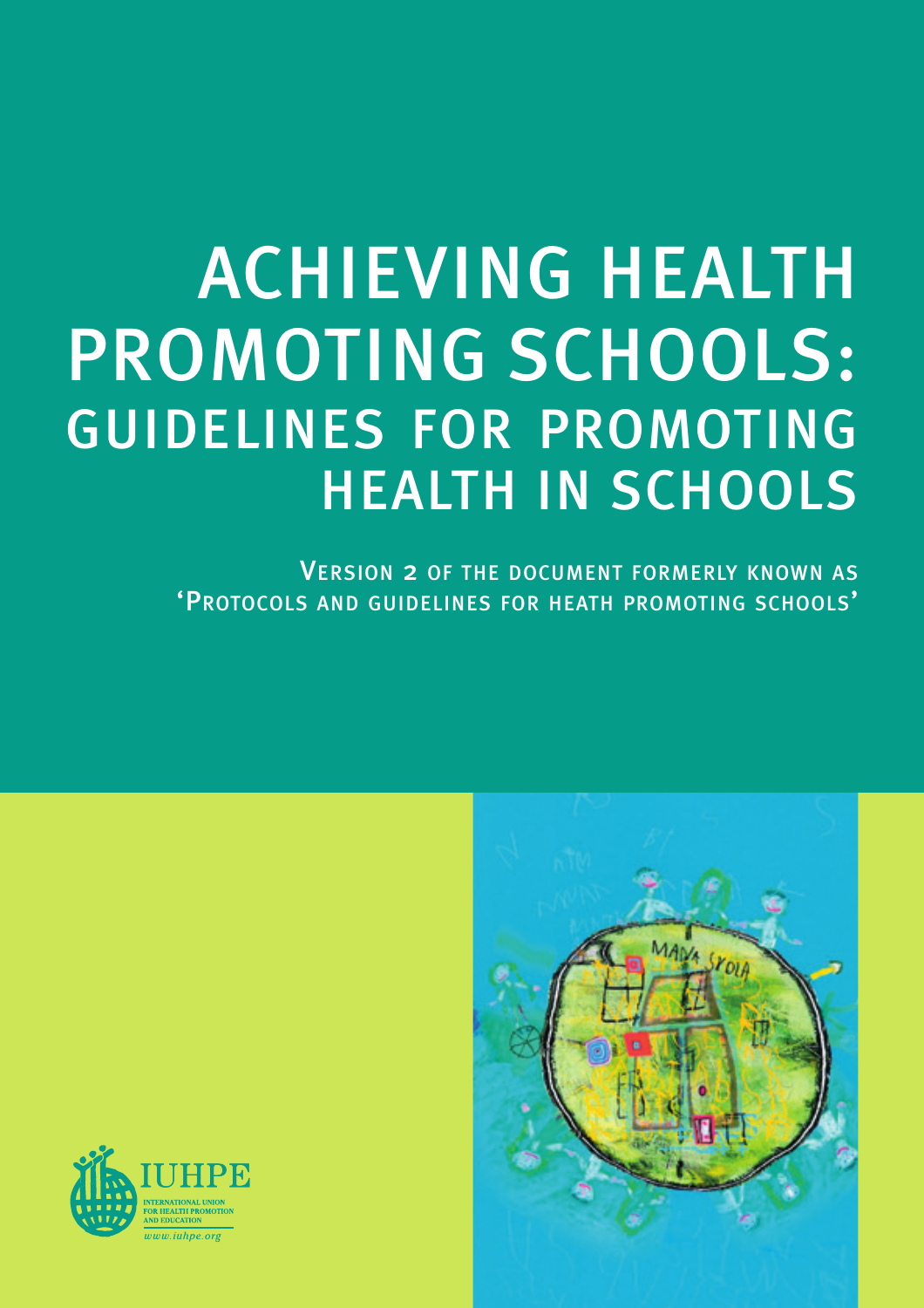## ACHIEVING HEALTH PROMOTING SCHOOLS: GUIDELINES FOR PROMOTING HEALTH IN SCHOOLS

Schools can make a substantial contribution to a student's health and well-being. This has been increasingly recognised by many international initiatives including those from the World Health Organization (WHO), UNICEF, UNESCO, the U.S. Centers for Disease Control and Prevention (CDC), the International Union for Health Promotion and Education (IUHPE) and others. A range of strategies and programmes have evolved in the last twenty years with diverse names such as *Health Promoting Schools, Comprehensive School Health, Child Friendly Schools* and the *FRESH*initiative. However, these strategies share the connecting thread of a whole school approach and recognition that all aspects of the life of the school community are potentially important in the promotion of health. It has become clear in these approaches that it is necessary to do more than just offer health education classes in the curriculum if we wish schools to fulfil their potential in promoting the health of all our young people.

The timing is right for a re-invigoration of the health promotion agenda in schools. There is a developing understanding of the interlinked relationship between school education and health and this is reflected by the prominence given to school education in the United Nations Millennium Development Goals. Much attention is currently being focused by the Global Commission on the Social Determinants of Health on the unacceptable gap of 48 years in life expectancy between the world's richest and poorest countries. The Bangkok Charter recognised that health should be a core responsibility of all governments and that their role should not be restricted to the health sector. In addition, there is growing evidence that effective schools, to which young people feel connected, can impact on health and inequalities in health.

A considerable body of evidence has emerged in the last twenty years to inform governments, schools, non-government organisations (NGO's), teachers, parents and students about effective school health programmes. School programmes that are integrated, holistic and strategic are more likely to produce better health and education outcomes than those which are mainly informationbased and implemented only in the classroom. These *Guidelines for Promoting Health in Schools* identify the basic principles and components of this approach.

The Guidelines have been produced through a process of discussion and consultation with health and educational professionals around the world. They draw on the best available research, evidence and good practice. They are presented in a summary format to assist government education and health ministries, schools, NGOs, and other interested groups and individuals to be more effective and strategic in their efforts to promote health in schools. This second version of the Guidelines also incorporates revisions suggested by personnel engaged in school health policy and practice, who were present at various global conferences where the document was presented since the first version was released in 2005. To ensure that these guidelines offer concise assistance to busy policy makers it was decided not to provide a comprehensive list of scientific references; however, a selection of key documents and papers are referenced at the end and additional school health-related links and a more detailed bibliographies are available at the International School Health Network (http://www.internationalschoolhealth.org) and the IUHPE (www.iuhpe.org) websites.

### **PRINCIPLES OF HEALTH PROMOTING SCHOOLS**

#### **A HEALTH PROMOTING SCHOOL:**

- **Promotes the health and well-being of students.**
- **Enhances the learning outcomes of students.**
- **Upholds social justice and equity concepts.**
- **Provides a safe and supportive environment.**
- **Involves student participation and empowerment.**
- **Links health and education issues and systems.**
- **Addresses the health and well-being issues of all school staff.**
- **Collaborates with parents and the local community.**
- **Integrates health into the school's ongoing activities, curriculum and assessment standards.**
- **Sets realistic goals built on accurate data and sound scientific evidence.**
- **Seeks continuous improvement through ongoing monitoring and evaluation.**

#### **PURPOSES OF HEALTH PROMOTING SCHOOLS**

#### **• To enhance educational outcomes**

- Healthy students learn better. The core business of a school is maximising learning outcomes. Effective Health Promoting Schools (HPS) make a major contribution to schools achieving their educational and social goals.
- **To facilitate action for health by building health knowledge and skills in the cognitive, social and behavioural domains**
- The school is a setting where health issues and perspectives are used to complement and enrich education priorities e.g. in literacy and numeracy. HPS actions assist in building specific and generic competencies in knowledge and understanding, analysing and synthesising information, and in creating solutions for local and global issues. Students can learn and practise personal and social skills and health promoting behaviours, which can enhance their learning.

#### **ESSENTIAL ELEMENTS OF PROMOTING HEALTH IN SCHOOLS**

**A Health Promoting School (HPS) is based on the World Health Organization's Ottawa Charter for Health Promotion. It has six essential components, viz:**

#### **• Healthy school policies**

– These are clearly defined in documents or in accepted practices that promote health and well-being. Many policies promote health and wellbeing e.g., policies that enable healthy food practices to occur at school; policies which discourage bullying.

#### **• The school's physical environment**

- The physical environment refers to the buildings, grounds and equipment in and surrounding the school, such as: the building design and location; the provision of natural light and adequate shade; the creation of space for physical activity and facilities for learning and healthy eating.
- The physical environment also refers to: basic amenities such as maintenance and sanitation practices that prevent transmission of disease; safe drinking water availability; air cleanliness; as well as any environmental, biological, or chemical contaminants detrimental to health.

#### **• The school's social environment**

– The social environment of the school is a combination of the quality of the relationships among and between staff and students. It is influenced by the relationships with parents and the wider community.

#### **• Individual health skills and action competencies**

– This refers to both the formal and informal curriculum and associated activities, where students gain age-related knowledge, understandings, skills and experiences, which enable them to build competencies in taking action to improve the health and well-being of themselves and others in their community, and which enhances their learning outcomes.

#### **• Community links**

– Community links are the connections between the school and the students' families plus the connection between the school and key local groups and individuals. Appropriate consultation and participation with these stakeholders enhances the HPS and provides students and staff with a context and support for their actions.

#### **• Health services**

- These are the local and regional school-based or school-linked services, which have a responsibility for child and adolescent health care and promotion, through the provision of direct services to students (including those with special needs). They include:
	- screening and assessment by licensed and qualified practitioners;
	- mental health services (including counselling) to promote students'social and emotional development; to prevent or reduce barriers to intellectual development and learning; to reduce or prevent mental, emotional, and psychological stress and disturbances, and to improve social interactions for all students.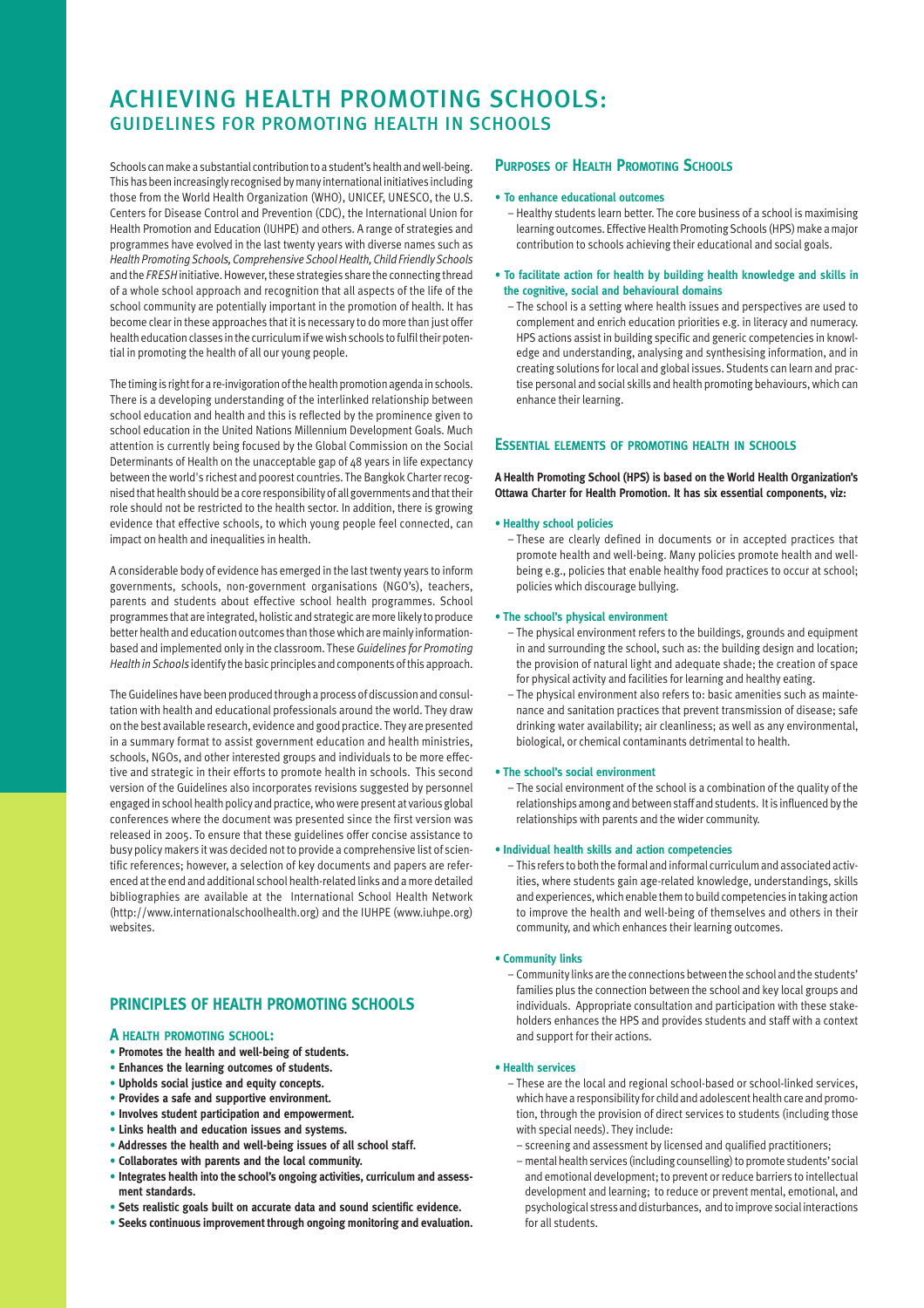#### **ESTABLISHING HEALTH PROMOTION IN SCHOOLS**

**The following elements have been shown to be necessary in starting a Health Promoting School (HPS):**

#### **• Developing a supportive government / local authority policy for HPS**

– Where there are supportive policies for HPS by national, or regional, or local authorities, it is easier for schools to embrace the concept. In a number of countries the initiative for HPS have come initially from the school community level leading to later policy adoption at the national level.

#### **• Achieving administrative and senior management support**

- The HPS is a whole school approach and, as such, needs to have ongoing support and commitment from head-teachers or school directors/managers/ administrators.
- **Creating a small group who is actively engaged in leading and coordinating actions including teachers, non teaching staff, students, parents and community members** 
	- HPS begin well if the workload is shared and all key groups are involved in decision making and implementation. It is essential to have a number of students and parents participating and that their ideas are respected.

#### **• Conducting an audit of current health promoting actions according to the six essential elements**

– The audit explores what a school is currently doing by examining each of the six elements. A quick overview of the six elements would be a good starting point. If it involves all staff it engenders discussion about health issues and what the school should do about them. It also encourages a larger group of staff to become committed to establishing a HPS.

#### **• Establishing agreed goals and a strategy to achieve them**

– Goals need to be realistic and the strategy within the capacity of a school's resources.

#### **• Developing a Health Promoting School Charter**

– This document symbolises the commitment of the school and embeds the locally developed principles into the school's policies. A Charter is helpful in setting out principles and targets, and enables the school community to celebrate their achievements in health promotion. Many schools display their Charter in a prominent place to reinforce all of these features.

#### **• Ensuring appropriate staff and community partners undertake capacity building programmes and that they have opportunities to put their skills into practice**

– HPS work requires staff to think about activities outside the classroom as equally important to activities within it. It is essential they have ongoing opportunities to attend professional development programmes and to be able to present and discuss their school's initiatives with others.

#### **• Celebrating milestones**

– All HPS have certain milestones, e.g., creating the HPS Charter, a student presentation to the local community, a new food policy, etcetera. Celebration of these serves to affirm the concept of HPS in the minds of the school, and its local community and senior officials.

#### **• Allowing 3-4 years to complete specific goals**

– Establishing a HPS is not a time limited project. It is a process of change, development and evolution that builds a healthy school community. However, everything cannot be changed at once and if the goals and strategies are realistic, then substantial change can occur in 3-4 years.

#### **SUSTAINING HEALTH PROMOTION IN SCHOOLS**

#### **These factors have been demonstrated to be necessary for sustaining the efforts and achievements of the first few years over the following 5-7 years:**

• Ensure there is continuous active commitment and demonstrable support by governments and relevant jurisdictions to the ongoing implementation, renewal, monitoring and evaluation of the health promoting strategy (a signed partnership between health and education ministries of a national government has been an effective way of formalising this commitment).

- Establish and integrate all the elements and actions of the health promoting strategy as core components to the working of the school.
- Seek and maintain recognition for health promotion actions both within and outside the school.
- Ensure there is time and resources for appropriate capacity building of staff and key partners.
- Provide opportunities to promote staff health and well-being.
- Review and refresh after each 3-4 years.
- Continue to ensure adequate resources.
- Maintain a coordinating group with a designated leader to oversee and drive the strategy with continuity of some personnel and the addition of new personnel.
- Ensure that most of the new and ongoing initiatives involve most of the staff and students in consultation and implementation.
- Ensure monitoring services in the education sector view health promotion as an integral part of the life of the school and it is reflected in the monitoring indicators.
- Ensure monitoring services in the health sector view student learning and success as an integral part of health promotion and it is reflected in the monitoring indicators.
- Enable the integration of the health promotion in schools strategy with other relevant strategies relating to the health, welfare and education of young people.

#### **ISSUES WHICH HAVE THE POTENTIAL TO INHIBIT HEALTH PROMOTION DEVELOPMENT AND SUSTAINABILITY IN SCHOOLS IF NOT ADRESSED SYSTEMATICALLY**

- Some school health initiatives in the past have been funded over a short project base, contain unrealistic expectations and/or do not take a whole school approach.
- Health promotion outcomes occur in the medium to long-term.
- Evaluation is difficult and complex.
- Health sector funding often risks distorting a health promotion approach to a traditional public health agenda of morbidity and mortality.
- The education sector has certain language and concepts, which have different meanings to those in the health and other sectors, and vice versa. Time, partnerships and mutual respect are needed to build a shared understanding.
- The necessity to provide the education sector with evidence about the advantages a health promoting strategy can offer schools in improving educational outcomes.

#### **WHAT WORKS**

- Developing and maintaining a democratic and participatory school community.
- Developing partnerships between education and health sector policy makers.
- Ensuring students and parents feel they have some sense of ownership in the life of the school.
- Implementing a diversity of learning and teaching strategies.
- Providing adequate time for class-based activities, organisation and coordination, and out of class activities.
- Exploring health issues within the context of the students' lives and community.
- Utilising strategies that adopt a whole school approach rather than primarily a classroom learning approach.
- Providing ongoing capacity building opportunities for teachers and associated staff.
- Creating an excellent social environment which fosters open and honest relationships within the school community.
- Ensuring a consistency of approach across the school and between the school, home and wider community.
- Developing both a sense of direction in the goals of the school and clear and unambiguous leadership and administrative support.
- Providing resources that complement the fundamental role of the teacher and which are of a sound theoretical and accurate factual base.
- Creating a climate where there are high expectations of students in their social interactions and educational attainments.